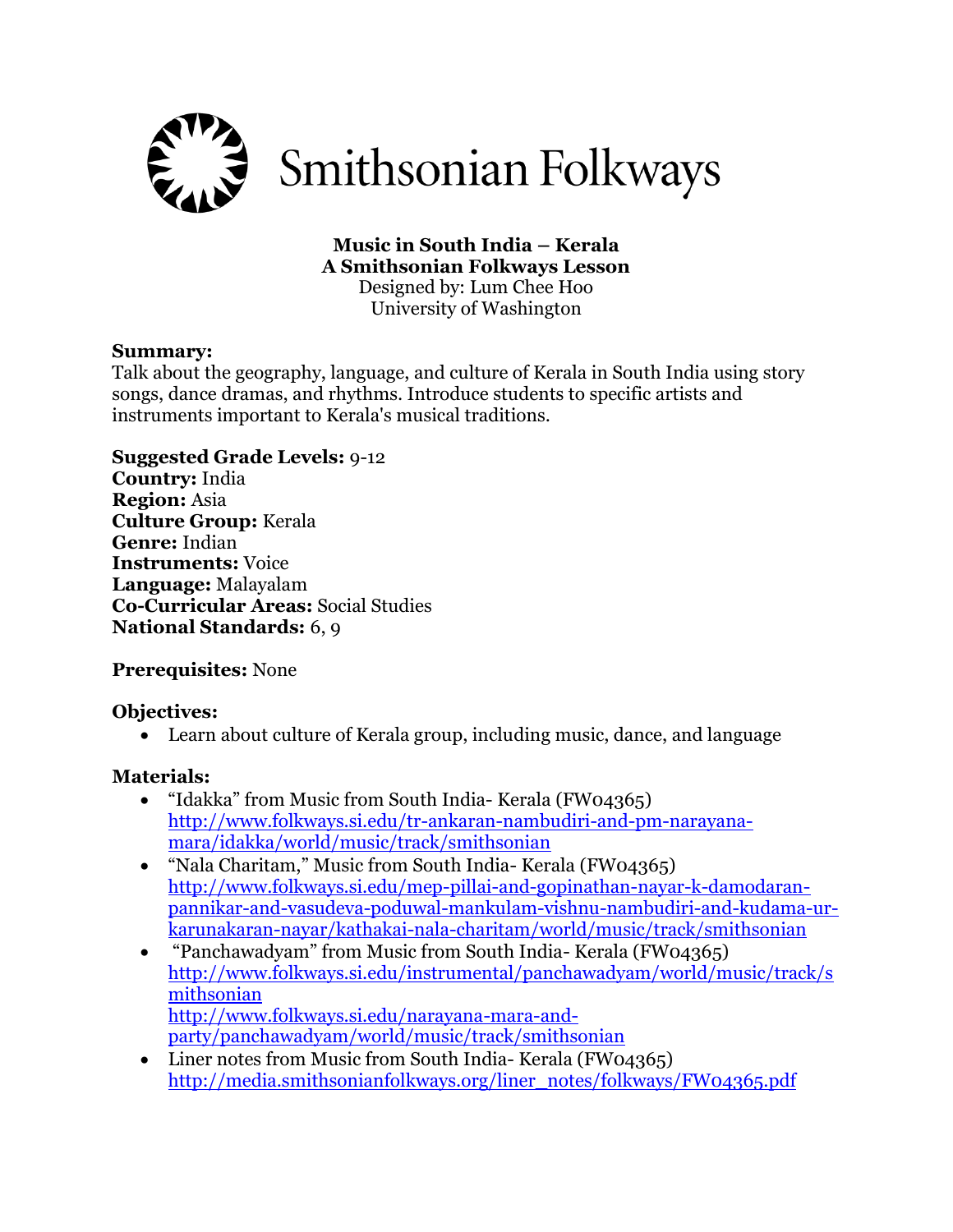- The JVC video anthology of world music and dance: South Asia I, India, Track 11- 2 (Kathakali-dance-drama: Dryodana vadham from the Mohabharata
- DVD Vanaprastham: The last dance (1999). Director: Shaji N. Karun. Vanguard Cinema. ASIN: B000066C7A
- Map of South India
- Pictures of instruments: from liner notes and *Music in South India: Experiencing music, expressing culture*

#### **Lesson Segments:**

- **1. Video** (National Standards 9)
- **2. "Nala Charitam"** (National Standards 6, 9)
- **3. Percussion** (National Standards 9)
- **1. Video**
	- **a.** Before showing the video segment, ask pupils to note down:
		- **i.** Where they think the music drama is from
		- **ii.** What language is being sung
		- **iii.** What instruments accompany the music drama
		- **iv.** Who are singing (actors?)
		- **v.** What type (genre) of story is being told
		- **vi.** What was interesting about the music drama
	- **b.** Elicit responses from pupils.
	- **c.** See map of South India.
		- **i.** Locate Kerala (talk about its geographical, social, historical-context)
	- **d.** Talk about the main languages spoken in South India (highlighting the language spoken in the Kathakali dance drama (Malayalam)).
	- **e.** Talk about the singers (Ponnani & Sinkidi), instruments (Chenda, Maddalam, Chengalam, Illatalam), and the dancers (character types, costume, makeup) in the dance drama. (Information can be obtained from Liner notes, Music from South India-Kerala (p.6-8) and Viswanathan & Allen, 2004, p.105-108).

**Assessment:** Can the pupils speak about the music and culture of South India?

### **2. "Nala Charitam" (The Story of Prince Nala)**

- **a.** Relate the scene to students (from liner notes of Music from South India, Kerala p.8).
- **b.** Listen to recording.
- **c.** Clap the beat and determine the Tala (metrical cycle) cempata (Eightbeat cycle).